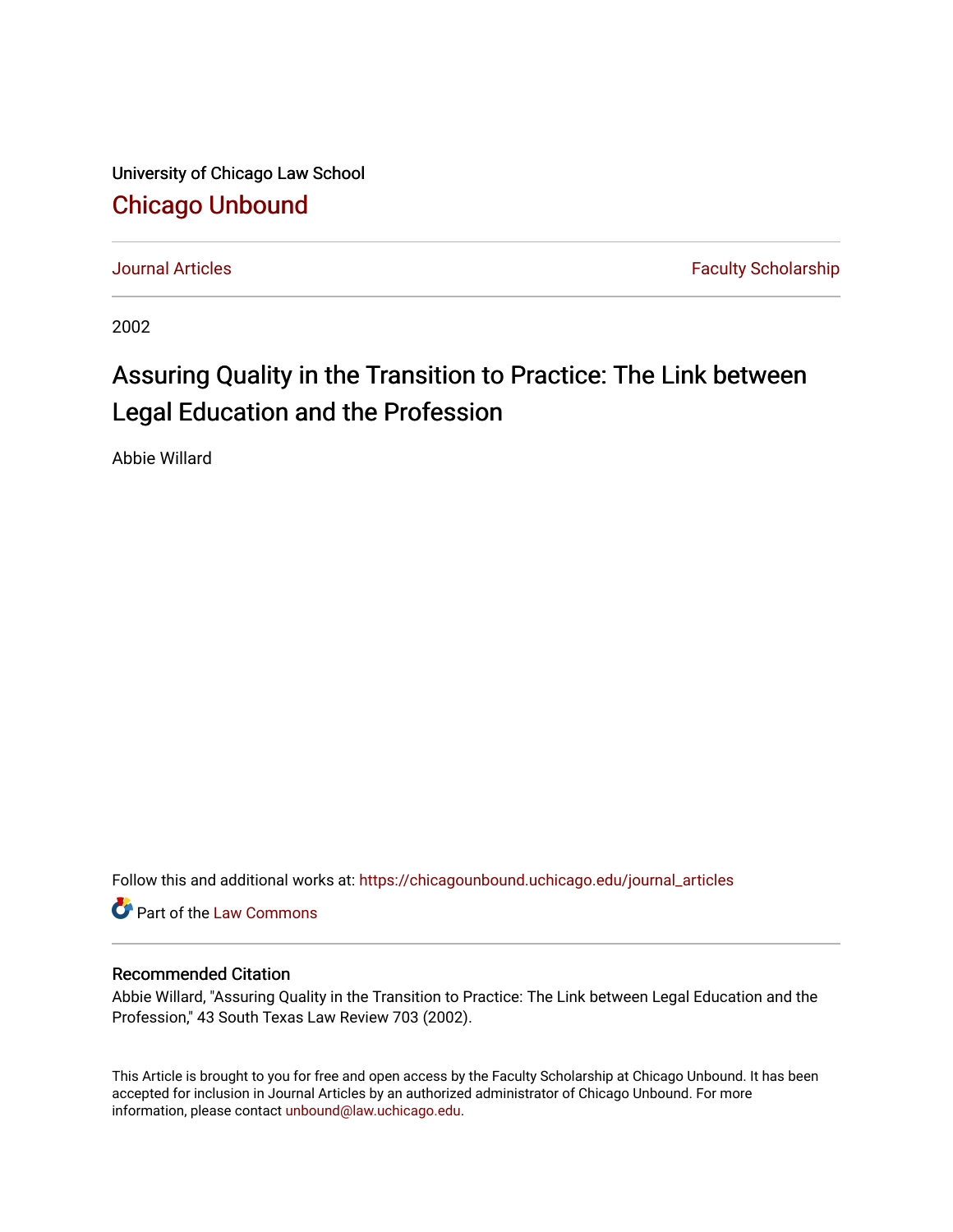# ASSURING QUALITY IN THE TRANSITION TO PRACTICE: THE LINK BETWEEN LEGAL EDUCATION AND THE PROFESSION

#### ABBIE F. WILLARD\*

#### I. WHAT WE KNOW ABOUT THE PRACTICING BAR IN THE UNITED **STATES**

- The number of lawyers in the United States more than quadrupled in the last half of the twentieth century, increasing from 200,000 at the end of World War II to over 850,000 in the 1990s.
- New entrants to the profession began to increase in 1972 when admissions to law schools reached more than 20,000 and then increased to an average of 30,000 in the 1980s.
- In 1965, less than four percent of lawyers newly admitted to the bar each year were women. In contrast, thirty-eight percent of new annual admissions in 1994 were women.
- The overall gender composition of the profession has been dramatically altered during this period-from eight percent female in 1980 to twenty-four percent female in 1995.
- The median age of the U.S. legal profession has declined from forty-five in 1971, settling at forty-three by 1995.
- The principle employment setting in the United States has increasingly become private practice, moving from sixtyeight percent in 1980 to seventy-four percent in 1995.'

Ph.D.; American Bar Foundation.

**<sup>1.</sup>** American Bar Foundation, The Lawyer Statistical Report: The U.S. Legal Profession in 1995 (1995).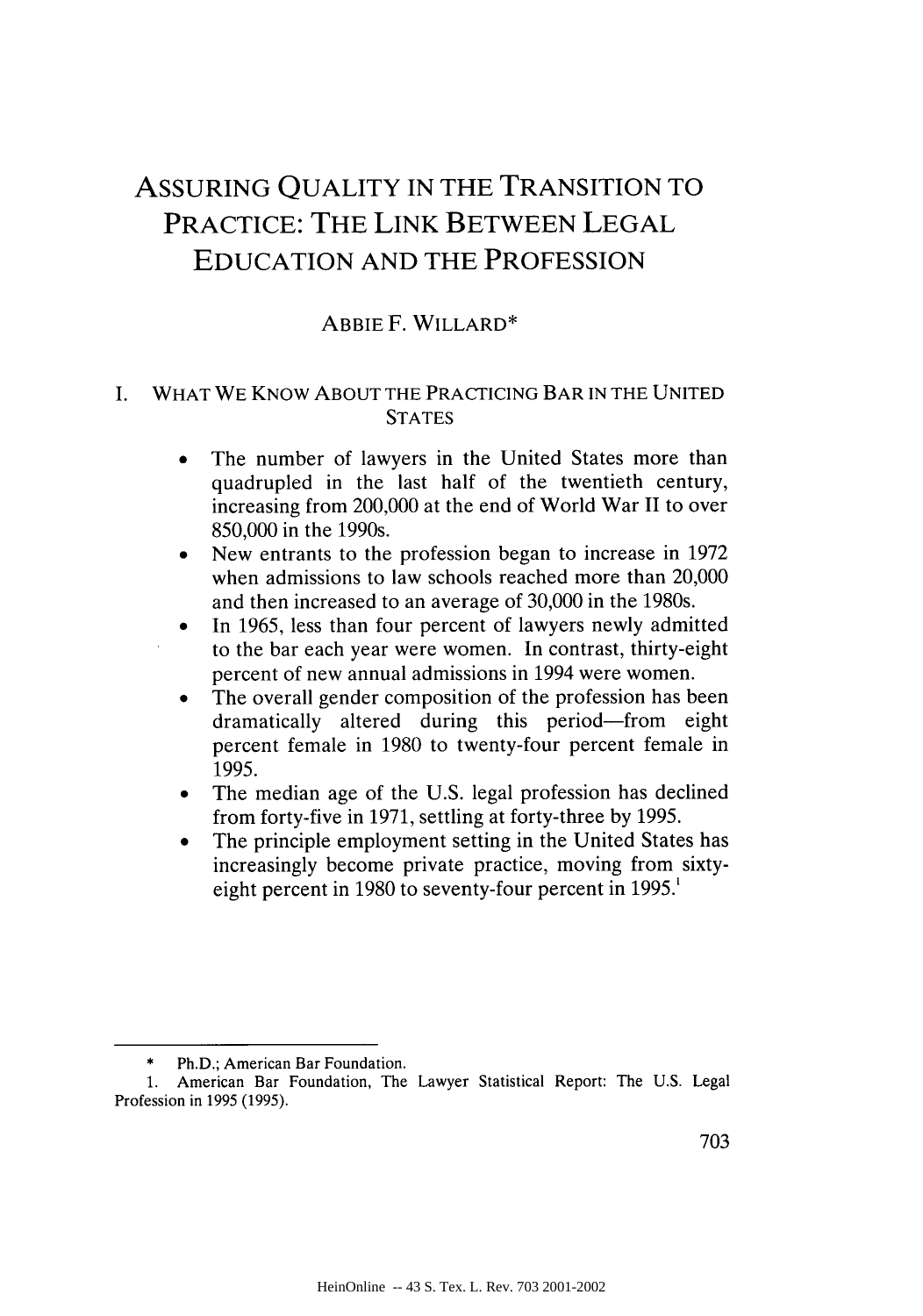#### **II.** WHAT WE KNOW **ABOUT** BAR **PASSAGE** RATES **IN** THE **UNITED STATES**

- \* Eventual bar passage rate for all participants is 94.8%.\*
- Eventual bar passage rate for all study participants of color is 84.7%.
- There are substantial differences in eventual bar passage rate among people of color:
	- \* American Indian, 82.2%
	- Asian, 91.9%
	- African American, 77.6%
	- Mexican American, 88.4%
	- \* Puerto Rican, 79.7%
	- Hispanic, 89.0%
- These differences compare to the eventual passage rate of Caucasians that is 96.7%.
- **"** First-time bar passage rates are lower than eventual bar rates.
- Overall first-time bar passage rate is 88.6%.
- Rates for separate groups range from 66.4 to 91.9%.
- Rates for all groups improved significantly with re-testing.
- There are differences in bar passage rates by law school cluster and differences within cluster among members of different racial-ethnic groups, suggesting that the characteristics of law schools may also be related to bar passage rates.<sup>2</sup>

The primary state bar exam for foreign attorneys is the New York State Bar Exam. On average, 800-1000 foreign lawyers take this bar each year. The passage rate for these attorneys is approximately fifty percent. The New York State Bar Examiners report a steady increase in the number of attorneys sitting for this bar over each of the last five years. They expect an additional increase of at least 100 attorneys this year.

Five states in addition to New York specifically state that they allow foreign attorneys with an LL.M. to sit for their state bar exam. These states are: Arizona, California, Michigan, Montana, and South Carolina.

<sup>2.</sup> LAW **SCHOOL ADMISSION COUNCIL,** LAW **SCHOOL ADMISSION COUNCIL NATIONAL LONGITUDINAL** BAR **PASSAGE STUDY.** \*Percentages cited are from this particular study.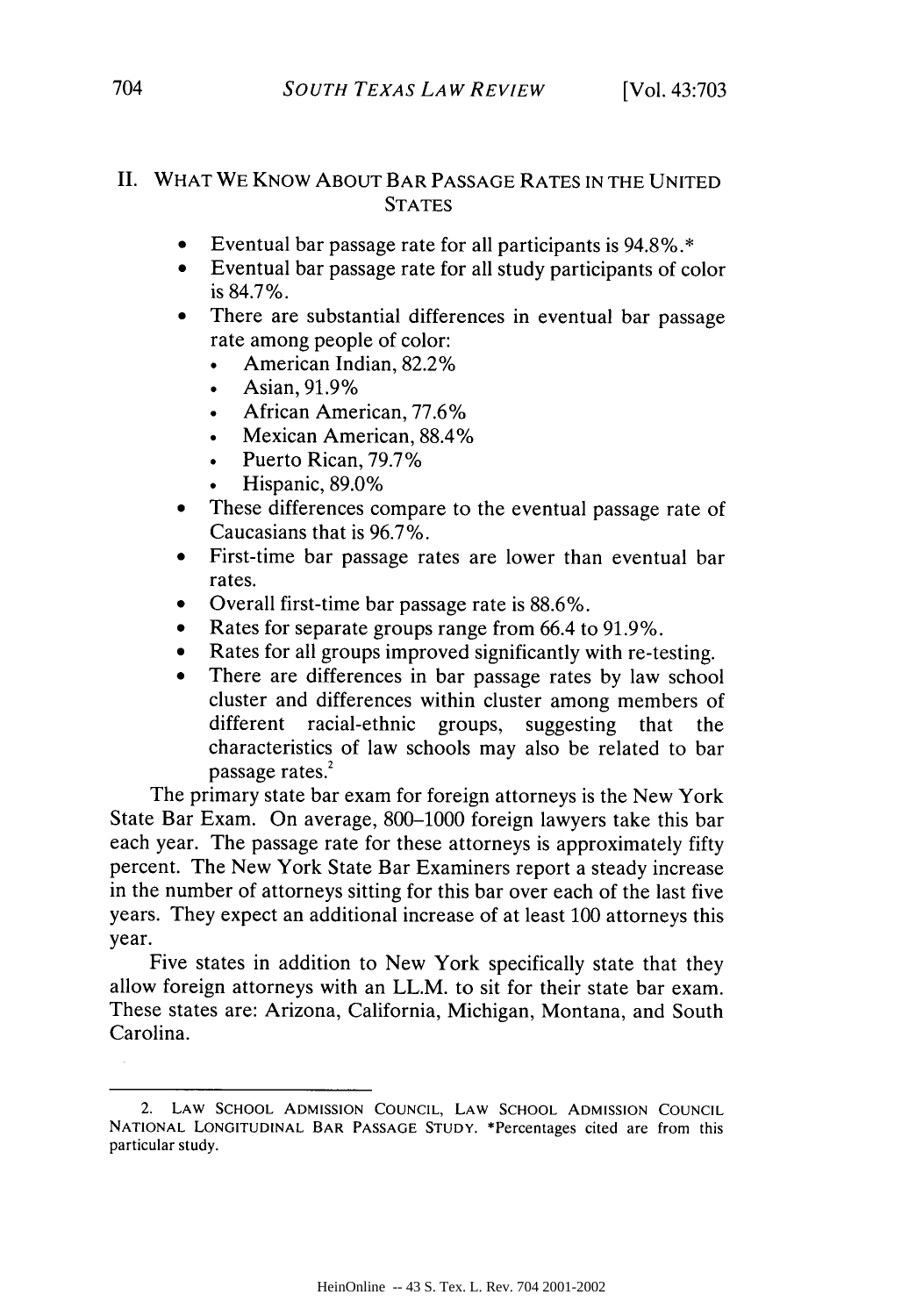### III. WHAT WE KNOW ABOUT THE CURRENT GENERATION OF **STUDENTS**

- **"** Motivational forces distinguish them from their predecessors in the profession.
	- Key words are:
		- **Colleagues**
		- Environment
		- **Immediacy**
		- Impact
		- **Affluence**
- Dollars are the "golden handcuffs" of educational debt and inflated salary.
- They perceive and contribute to a growing divide between the academic and the professional domains.
- They exercise "consumerism" in a range of decisions including:
	- Law School
	- Curriculum
	- Course Content
	- **Employment**
	- Their venue is the international arena:
		- Targeted admissions of the international student
		- LL.M. programs for attorneys educated outside the United States
		- Foreign summer programs
		- International internships $3$

## IV. WHAT WE KNOW ABOUT THE INTERNATIONAL JOB MARKETPLACE AND THE TRANSITION TO PRACTICE

- U.S. law firm programs for foreign associates.
- U.S. law schools target employers outside the US for jobs while U.S. law firms target these same employers for lateral lawyers.
- Foreign U.S. firms recruit in the US.
- **Market Expansion:**

<sup>3.</sup> **NATIONAL** ASSOCIATION FOR LAW **PLACEMENT** FOUNDATION FOR RESEARCH & **EDUCATION, KEEPING** THE KEEPERS: **STRATEGIES** FOR **ASSOCIATE RETENTION AND** PERCEPTIONS OF PARTNERSHIP: THE **ALLURE** & **ACCESSIBILITY** OF THE BRASS RING; The ABA website and anecdotal information in addition to these sources also used.